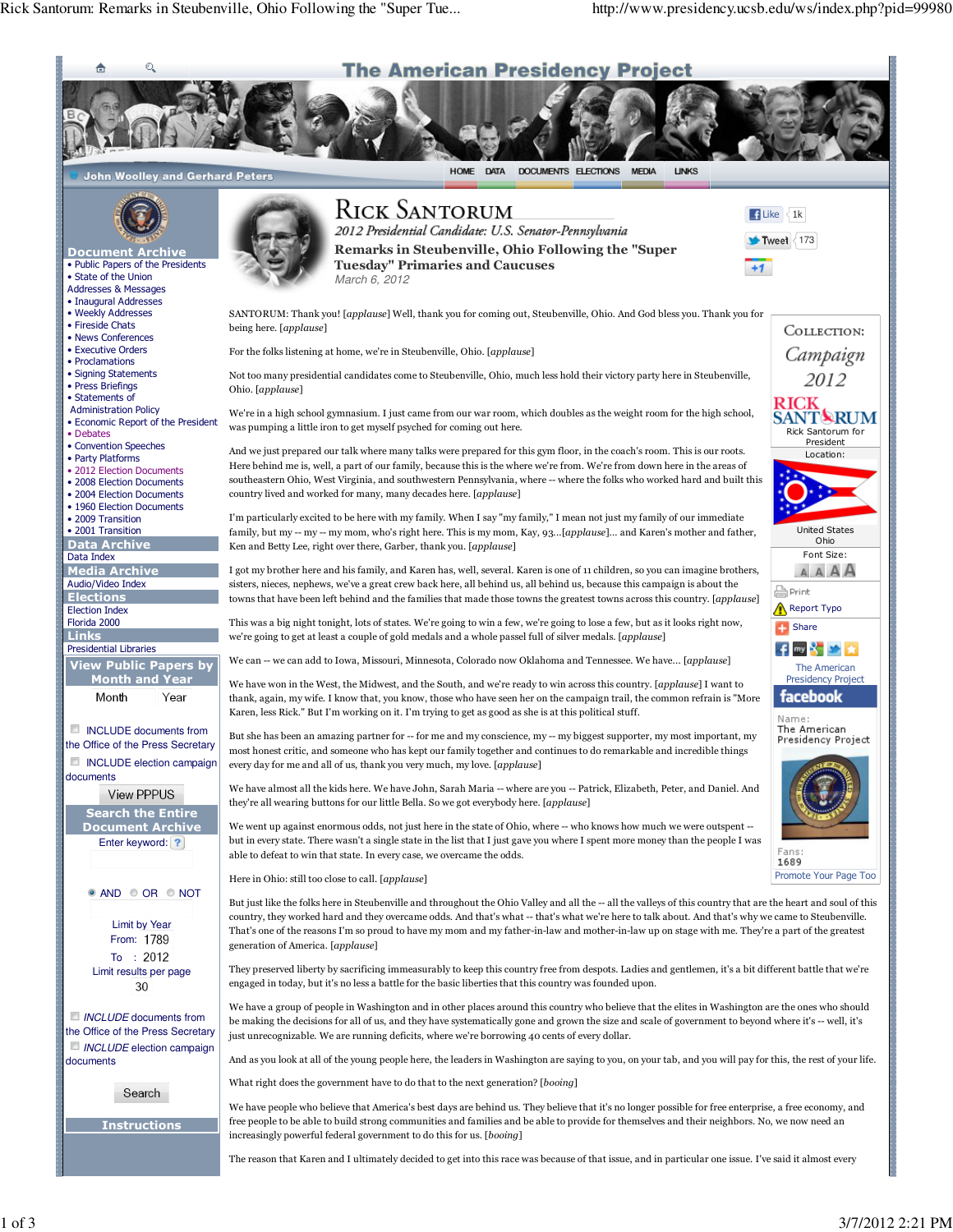You can search the Public Papers in two ways:

## **1. Search by Keyword and Year**

You can search by keyword and choose the range of years within your search by filling out the boxes under Search the Public **Papers** 

**2. View by Month and/or Year** Select the month and/or year you would like information about and press View Public Papers. Then choose a Public Paper and the page will load for you.

Search Engine provided by the Harry S. Truman Library. Our thanks to

Jim Borwick and Dr. Rafee Che Kassim at Project Whistlestop for critical assistance in the implementation of the search function, and to Scott Roley at the Truman Library for facilitating this collaboration.

stump speech I've given. If it wasn't for one particular issue that to me breaks the camel's back with respect to liberty in this country, and that is the issue of Obamacare. [booing]

What we have -- what we will go to in a very short period of time, the next two years, a little less than 50 percent of the people in this country depend on some form of federal payment, some form of government benefit to help provide for them. After Obamacare, it will not be less than 50 percent; it will be 100 percent.

Now, every single American will be looking to the federal government -- not to their neighbor, not to their church, not to their business or to their employer, or to the community or nonprofit organization in their community -- will be looking always to those in charge, to those who now say to you that they are the allocator and creator of rights in America. [booing]

Ladies and gentlemen, this is the beginning of the end of freedom in America. Once the government has control of your life, then they got you. That's why we decided to step out. As you look, I mean, Karen and I have seven children, ages 20...[applause]... ages 20 to three, not exactly the best time to be out running for president of the United States. We've given up our -- our jobs. We're living off our savings. Yeah, we're making a little sacrifice for a very, very big goal, and that is replacing this president on November of this year. [applause]

In order to make that happen, the Republican Party has to nominate somebody who can talk about the broad vision of what America is. As I talk about in every one of my speeches, I talk about how important it is that we remember who we are.

Ronald Reagan, in his farewell address to the American people, worried about whether America would remember what made us great, that we are not a great country because we have a great and powerful government. We are a great country because we believe that rights don't come from the government, but as in our founding document, the Declaration of Independence, says, our rights come to us from our creator. [applause]

The government's job and the Constitution of this country was intended to do one thing: protect those rights, so each and every one of you would have the opportunity to build their own life, to take your own path, to create a strong family, strong neighborhood, community, state and country. That's what made America great.

We built a great country from the bottom up. And we need people to go up against President Obama and his vision of a top-down government control, of not just health care, but of energy and of manufacturing and of financial services, and who knows what else is next.

But this is a -- this is a president who believes -- who believes that he simply is better able to do this than you are, that he will be fairer than you are with your fellow man.

Ladies and gentlemen, this is an election about fundamental liberty. And the signature piece, the signature piece of legislation that points this out, where you have economic rights created by the government, and then the government using its heavy hand to force you to buy insurance, to force you to take policies that you don't want, and, of course, to force you to take coverages that may even violate your faith convictions...[booing]... in this race, there is only one candidate who can go up on the most important issue of the day and make the case, because I've never been for an individual mandate at a state or federal level. I've never... [applause]

AUDIENCE: Rick! Rick! Rick! Rick! Rick! Rick! Rick! Rick! Rick! Rick! Rick!

SANTORUM: I've never passed a statewide government-run health care system when I was governor, because, well, I wasn't governor, but Governor Romney did. And now we find out this week not only did he pass it in Massachusetts, he advocated for it to be passed in Washington, D.C., in the middle of the debate on health care. [booing]

It's one thing to defend a mandated top-down government-run health care program that you imposed on the people of your state. It's another thing to recommend and encourage the president of the United States to impose the same thing on the American people. And it's another thing yet to go out and tell the American public that you didn't do it. [booing]

We need a person running against President Obama who is right on the issues and truthful with the American public. [applause]

This race provides a great opportunity for a great contrast.

Big things have to happen in this country to -- to bring us back from the brink of insolvency. Big things have to happen so we can secure our freedom and, as I talked about this morning in front of AIPAC, that we have a president that stands with our allies and defends this country and does not apologize for America around the world. [applause]

We need a fighter. We need a fighter and someone who learned what America was about by growing up in communities just like this, understanding how America and neighborhoods and families work, and believing in them, understanding they're under a lot of stress and strain right now, much of which is put upon them by the government, understanding that that's the greatness of our country. My mom and my mother-in-law and father-in-law represent here on this stage the greatest generation. And... [applause]

Mom's hamming it up a little bit over there. OK. [laughter]

But the greatest generation was the greatest generation not because they had greater -- greater character or courage or perseverance than those of us today. The greatest generation was great because, when freedom was at stake, they rose to meet the call to defend this country. [applause]

We're at a time in this country when freedom is at stake and you are all blessed, as I am, to be here at a time when your country needs you, to be here at a time, like the original founders of this country, who signed that Declaration of Independence, to be here at a time when freedom was at stake and people were willing to go out and do heroic and courageous things to win that victory.

I want to thank all of you here in Ohio for overcoming enormous odds to make this a great night for us here in the Buckeye State. [*applause*]

I want to thank, in particular, up here on stage, Mike and Fran DeWine for all the help and support and standing up and fighting for me throughout the course of this time. Thank you. [applause]

Tonight, it's clear. It's clear. We've won races all over this country against the odds. When they thought, oh, OK, he's finally finished, we keep coming back. [applause]

We are in this thing. We are in this thing not because I so badly want to be the most powerful man in this country. It's because I want so badly to return the power to you in this country. [applause]

Thank you, Steubenville! God bless you, and God bless America. Thank you.

Citation: Rick Santorum: "Remarks in Steubenville, Ohio Following the "Super Tuesday" Primaries and Caucuses," March 6, 2012. Online by Gerhard